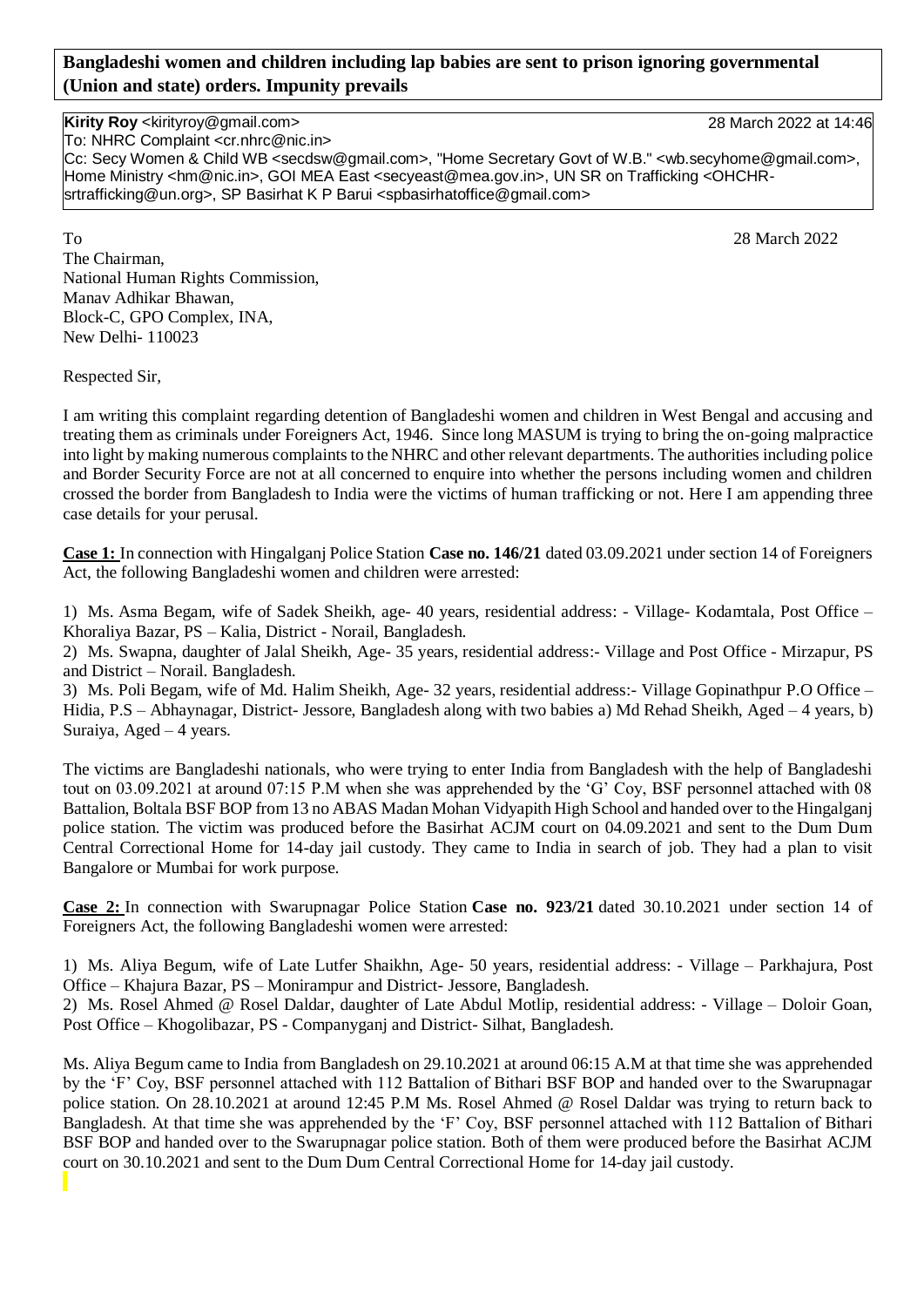**Case 3:** In connection with Basirhat Police Station **Case no. 907/21** dated 19.12.2021 under section 14 of Foreigners Act, the following Bangladeshi women were arrested:

1) Lata Begam, daughter of Abdul Rahaman, Age 40 years, residential address:- Village – Moonsafer Chor, PS – Sibpur, District – Norsindhi, Bangladesh.

2) Tashlima Khatun @ Priya Mondal, daughter of Late Ayub Hossain, Aged 23 years, residential address:- Village – Mamudpur, PS and District – Satkhira, Bangladesh.

On 19.12.2021 at around 05:10 P.M the victims were trying to return back Bangladesh. At that time they were apprehended by the 'D' Coy, BSF personnel attached with 153 Battalion of Panitor BSF BOP and handed over to the Basirhat police station. They were produced before the Basirhat ACJM court on 20.12.2021 and sent to the Dum Dum Central Correctional Home. On 19.12.2021 at around 06:00 P.M their medical examination has been done in Basirhat District Hospital.

Our fact finding reveals that the arrested Bangladeshi women and children entered India for the purpose of working in India as they are terribly poverty-stricken people with no jobs in Bangladesh. In several other instances they also enter India for the purpose of medical treatment as there are limited facilities in Bangladesh. Most of them work as domestic helper, construction worker and hotel workers in various locations of India. The victims are either trying to enter India through the border or return to their home in Bangladesh with the help of local touts, involved in cross border illegal movements (both side of the border), when they are being arrested by the Border Security Force (BSF) personnel. These touts / middlemen / *DHURS* are operating in connivance with border guards of both sides, India and Bangladesh. The Bangladeshi persons arrested were treated as accused under the Foreigners Act and no attempt is being taken up by the police or the concerned court to ascertain whether they were the victims of human trafficking or not. Such approach of the criminal justice system is against the advisory issued by the Government of India vide office memorandum No. 14051/14[/2011-F.VI](http://2011-f.vi/) of Ministry of Home Affairs (Foreigners Division) Government of India Dated 1st May, 2012 clearly states as *"(IV) it is seen that in general, the foreign victims of human trafficking are found without valid passport or visa. If, after investigation, the woman or child is found to be a victim, she should not be prosecuted under the Foreigners Act. If the investigation reveals that she did not come to India or did not indulge in crime out of her own free will, the State Government / UT Administration may not file a charge sheet against the victim. If the charge sheet has already been filed under the Foreigners Act and other relevant laws of the land, steps may be taken to withdraw the case from prosecution so far as the victim is concerned. Immediate action may be taken to furnish the details of such victims to the Ministry of External Affairs (Consular Division), Patiala House, New Delhi so as to ensure that the person concerned is repatriated to the country of her origin through diplomatic channels" and (v) During the interim period, pending repatriation, the victim may be taken care of in an appropriate children's home, or "Ujjawala" home or appropriate shelter home either of the State Government concerned or of any NGO aided by the Government of India / State Government.'*

I hereby want to recall the Memorandum of Understanding signed by India and Bangladesh on bilateral cooperation to prevent human trafficking in women and children; signed by both countries on 30 May 2015.

Requisite time to be allotted to the investigative agencies that apprehended women children are trafficked or traffickers. In this case, like previous instances, local police lodged FIR without enquiry.

I also hereby want to recall the Memorandum of Understanding signed by India and Bangladesh on bilateral cooperation to prevent human trafficking in women and children; signed by both countries on  $6<sup>th</sup>$  June 2015.

Like our previous cases, in this case also governmental line departments runs mechanically, without following the rules they framed already. [\(http://wbcdwdsw.gov.in/wbtf\\_link/pdf/operational-guideline.pdf\)](http://wbcdwdsw.gov.in/wbtf_link/pdf/operational-guideline.pdf)

I also want to mention that State agencies should pay respect to Constitution of India, in Article 51(c).

The present complaint reflects that the law enforcing agency by arresting the above stated persons and implicating them under the Foreigners Act as accused persons acted mechanically without giving any importance to legitimate entitlements of those arrested persons.

The incidents are not only violating the advisory of Government of India but in violation of Goal Number 16 of Sustainable Development Goals of UN, Government of India is a party to set the goals and obliged to adhere the same.

Under the circumstances I would request your authority to intervene in this present complaint and consider the following demands of justice for the victims: -